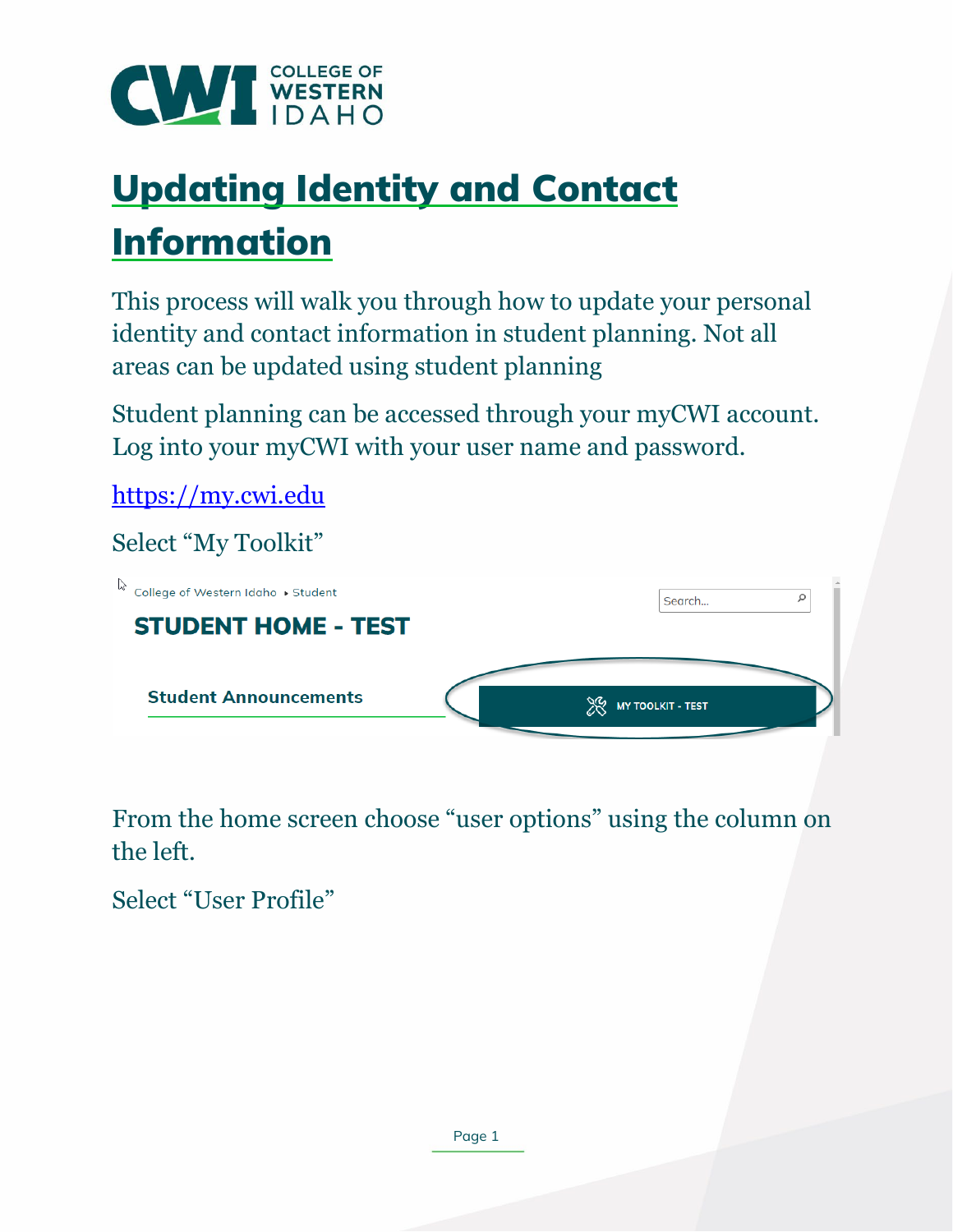| m       | <b>Home</b>                      | ⚠<br>****TEST Self-Service Environment****                                                                                                                                                    |                                                                                     |  |
|---------|----------------------------------|-----------------------------------------------------------------------------------------------------------------------------------------------------------------------------------------------|-------------------------------------------------------------------------------------|--|
| 孟       | Financial Information $\vee$     | Hello, Welcome to Colleague Self-Service!<br>Choose a category to get started.                                                                                                                |                                                                                     |  |
|         | <b>Academics</b><br>$\checkmark$ | <b>Notifications</b>                                                                                                                                                                          |                                                                                     |  |
| $\circ$ | <b>User Options</b>              | Title                                                                                                                                                                                         | <b>Details</b>                                                                      |  |
|         | <b>User Profile</b>              | <b>101</b> Enroll in CWI 101                                                                                                                                                                  | You are required to take CWI 101 your first semester<br>below for more information. |  |
|         | <b>Emergency Information</b>     | <b>Student Finance</b><br>Here you can view your latest statement and make a payment online.<br><b>Tax Information</b><br>Here you can change your consent for e-delivery of tax information. |                                                                                     |  |
|         | <b>Required Documents</b>        |                                                                                                                                                                                               |                                                                                     |  |
|         | <b>Required Agreements</b>       |                                                                                                                                                                                               |                                                                                     |  |

This screen allows you to update your contact information, including your address, phone number, and email.

Personal identity can also be updated from this screen.

| $\vartheta$ Edit Personal Identity                                                                                                                                                                                                                                                                               |                                                                                                                                                            |           |                |  |  |
|------------------------------------------------------------------------------------------------------------------------------------------------------------------------------------------------------------------------------------------------------------------------------------------------------------------|------------------------------------------------------------------------------------------------------------------------------------------------------------|-----------|----------------|--|--|
| This form is used to change your mailing address, phone numbers and email addresses.                                                                                                                                                                                                                             |                                                                                                                                                            |           |                |  |  |
|                                                                                                                                                                                                                                                                                                                  | D<br>Requests for address changes may take up to one week to process. Please note changes will not be reflected on this form until processing is complete. |           |                |  |  |
| If you are a student and need to change your legal address (with changes that could affect your residency status such as moving to a different county or state), please complete a Residency Redetermination Form. Please note<br>made will be reflected on both your student account and your employee account. |                                                                                                                                                            |           |                |  |  |
| If you are a benefit-eligible employee, please click here for a list of health insurance and retirement agencies to contact regarding your address change.                                                                                                                                                       |                                                                                                                                                            |           |                |  |  |
| Addresses                                                                                                                                                                                                                                                                                                        |                                                                                                                                                            |           |                |  |  |
| <b>Last Confirmed On: 12/23/2020</b><br>Confirm<br>$\odot$<br>Click to confirm that the address(es) below is accurate as of today.                                                                                                                                                                               |                                                                                                                                                            |           |                |  |  |
| + Add New Address                                                                                                                                                                                                                                                                                                |                                                                                                                                                            |           |                |  |  |
| Address                                                                                                                                                                                                                                                                                                          | Type                                                                                                                                                       | Preferred | Remove or Edit |  |  |
| 19150 Kenney Way, Caldwell, ID 83605                                                                                                                                                                                                                                                                             | Home/Permanent                                                                                                                                             | ✓         |                |  |  |
| <b>Email Addresses</b>                                                                                                                                                                                                                                                                                           |                                                                                                                                                            |           |                |  |  |
| <b>Last Confirmed On:</b><br>$\odot$<br><b>Confirm</b><br>Click to confirm that the email(s) below is accurate as of today.                                                                                                                                                                                      |                                                                                                                                                            |           |                |  |  |
| + Add New Email                                                                                                                                                                                                                                                                                                  |                                                                                                                                                            |           |                |  |  |
| Email                                                                                                                                                                                                                                                                                                            | Type                                                                                                                                                       | Preferred | Remove or Edit |  |  |
| piperskoglund@cwi.edu                                                                                                                                                                                                                                                                                            | College of Western Idaho                                                                                                                                   |           |                |  |  |

### PERSONAL IDENTITY

Select "edit personal identity"

Page 2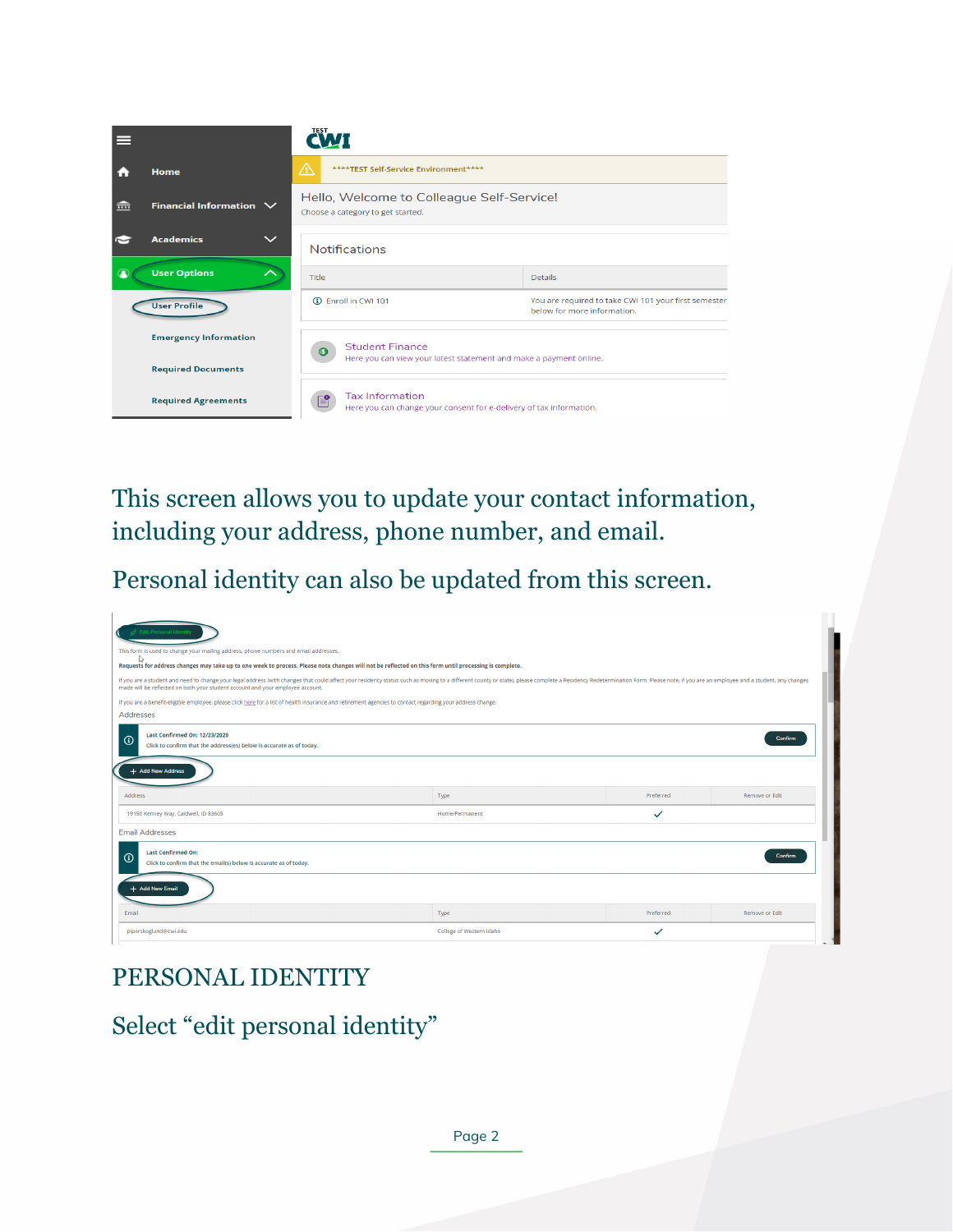

## A pop up box will appear with a drop down offering preferred pronouns. Select your desired pronouns and choose save.



### UPDATING ADDRESS

Adding a new address or editing your address requires verification, therefore the change does not take effect immediately. The change can take 5-7 business days to be completed.

To add a new address choose the "add new address" button

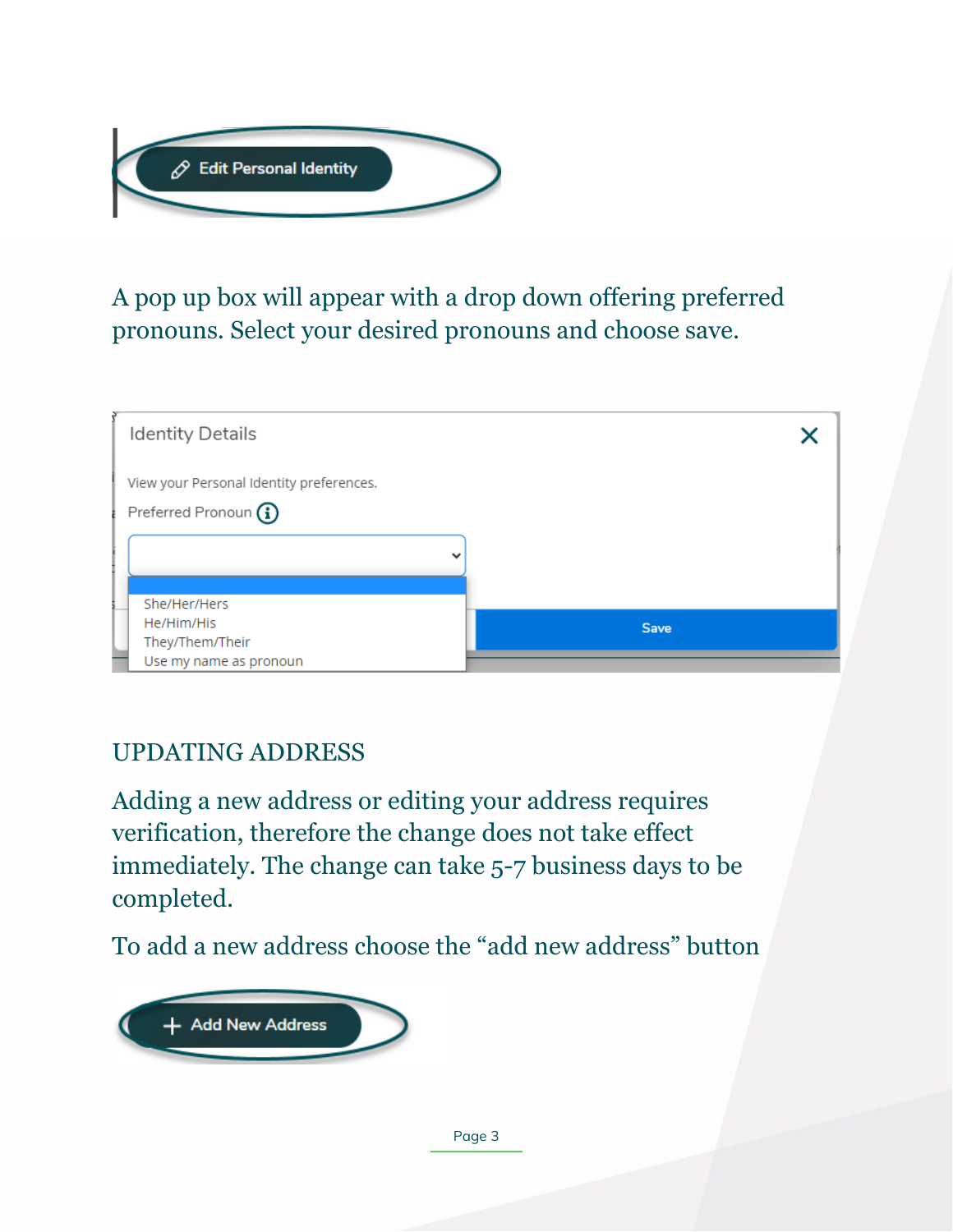## A pop up box will appear. Complete all required boxes and choose the "add address" button

| *Enter Address Details |                    |
|------------------------|--------------------|
| Outside US/Canada      |                    |
| Address Line 1 *       |                    |
| 1234 Main st           |                    |
| Address Line 2         |                    |
|                        |                    |
| City $*$               |                    |
| Caldwell               |                    |
| State/Province *       |                    |
| Idaho                  | v                  |
| ZIP/Postal Code *      |                    |
| 83605                  |                    |
| Type                   |                    |
| WEB Obtained           |                    |
|                        |                    |
| Cancel                 | <b>Add Address</b> |

## UPDATING EMAIL

#### Select the "add new email" button



A pop up box will appear. Enter new email address. Use drop down to select email type. Select add email.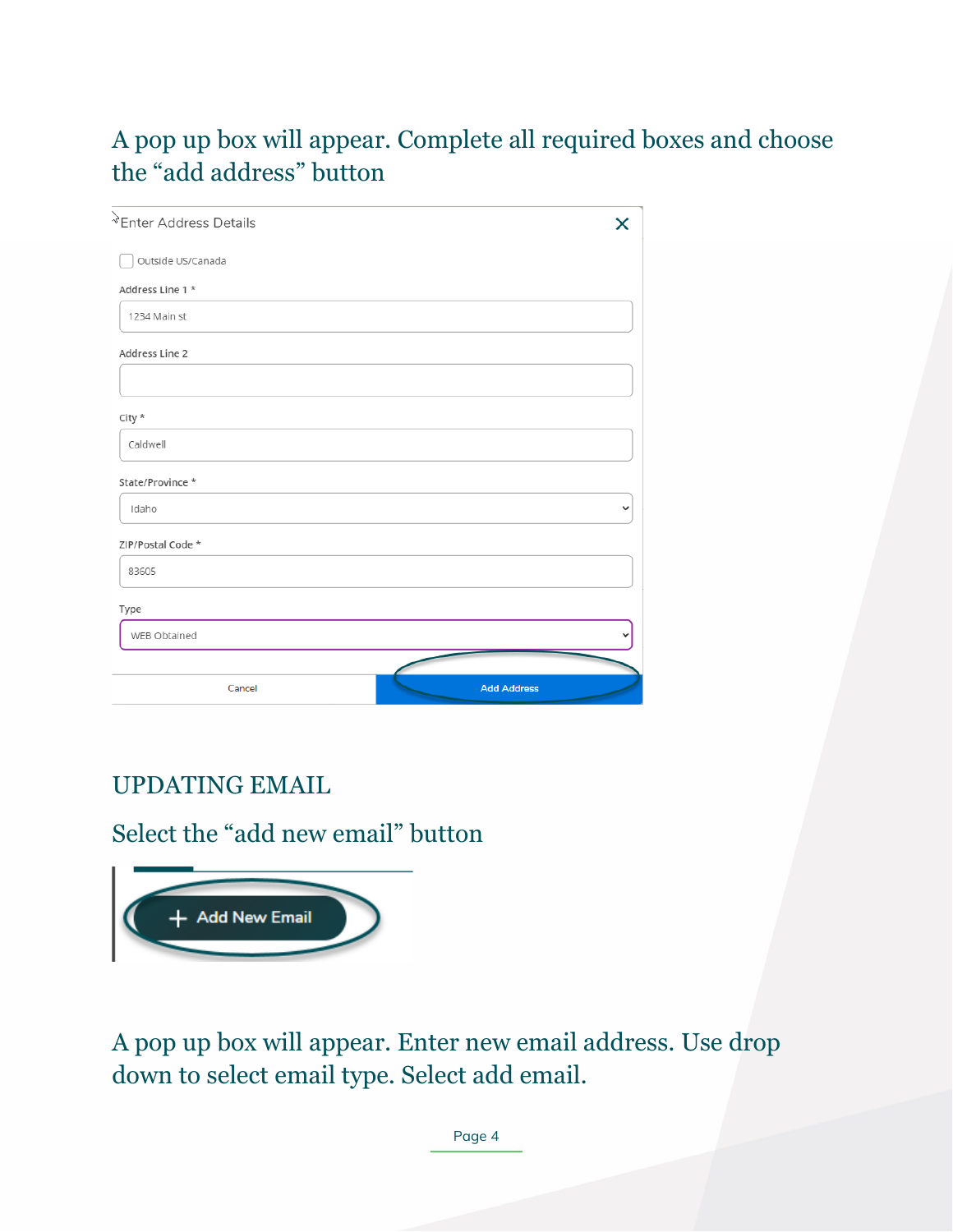# Student emails cannot be adjusted through the user profile.



You can update or delete the current personal or secondary email by selecting the pencil box or X. After selecting the pencil a pop up will appear allowing you to edit the information.



appropriate, and the type of number. Select "add phone"